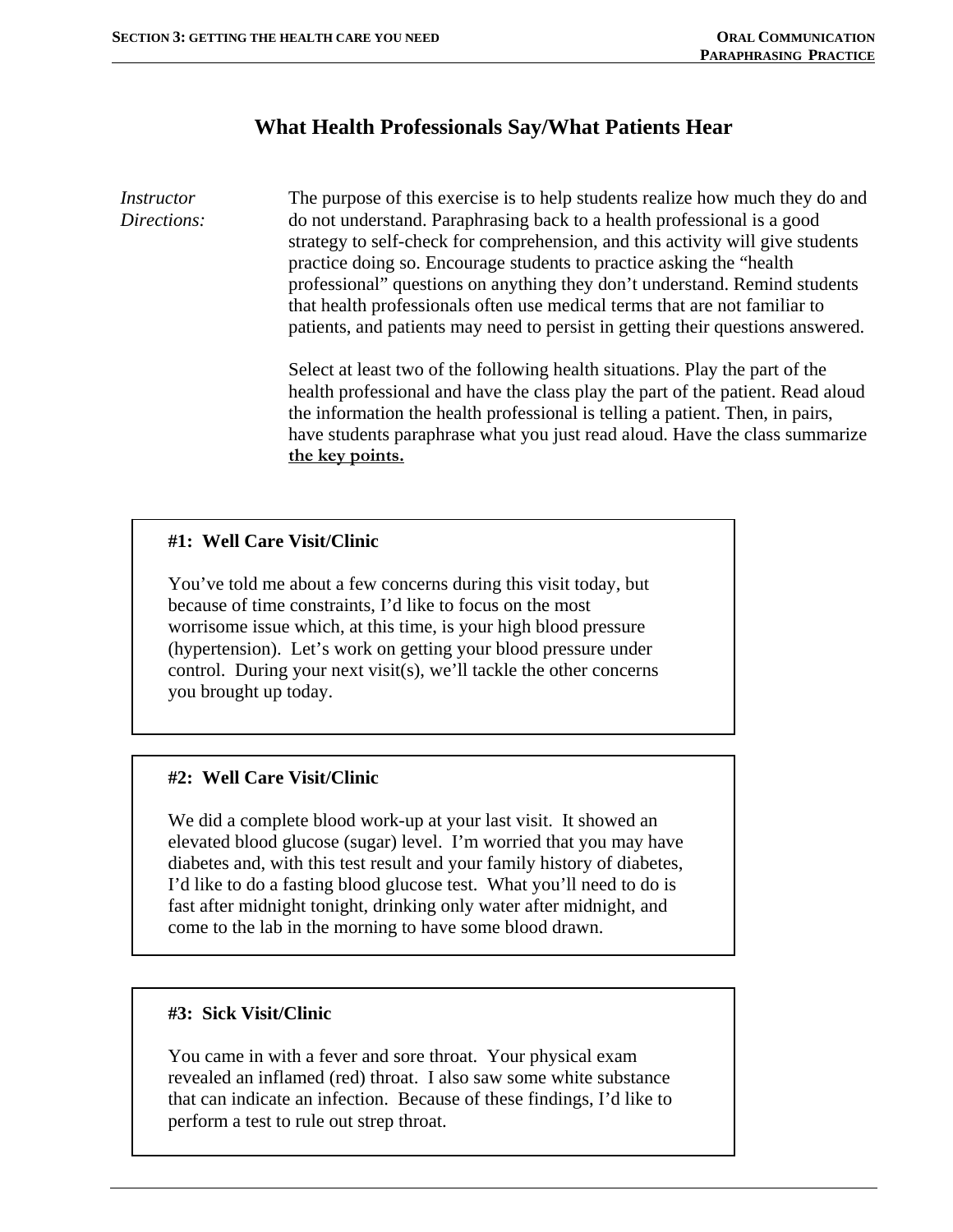### **What Health Professionals Say/What Patients Hear**, continued

### **#4: Emergency Care/ER**

Because your blood glucose level is dangerously elevated, we need to admit you into the hospital for a couple of days in order to bring down and stabilize your blood glucose levels with IV fluids and insulin.

### **#5: Emergency Care/ER**

We've cleaned out the wound and placed five sutures to close it up. You need to keep the wound clean and dry for the next couple of days. After that you may take the bandage off and wash the wound with soap and water. Then, place a small amount of this antibiotic ointment on the wound. Come back to the emergency room in a few days for a wound check, then return to the ER in 10-14 days for suture removal. If you notice any discharge, excessive swelling from the wound, or fever, return to the ER right away.

#### **#6: Non-Emergency Care/Phone Call**

The symptoms you are describing sound like you have a viral upper respiratory tract infection. Take Tylenol for the fever and sore throat. You can treat your cough with cough syrup. If your fever persists or goes higher, call us back or go to your nearest ER (emergency room).

#### **#7: Preventive Care/Screening Test**

Because you are over 50, we'd like you to undergo a colonoscopy. It's a screening test for colon cancer. It doesn't mean that I believe you have cancer, it's just a standard practice of care to try to catch the disease early.